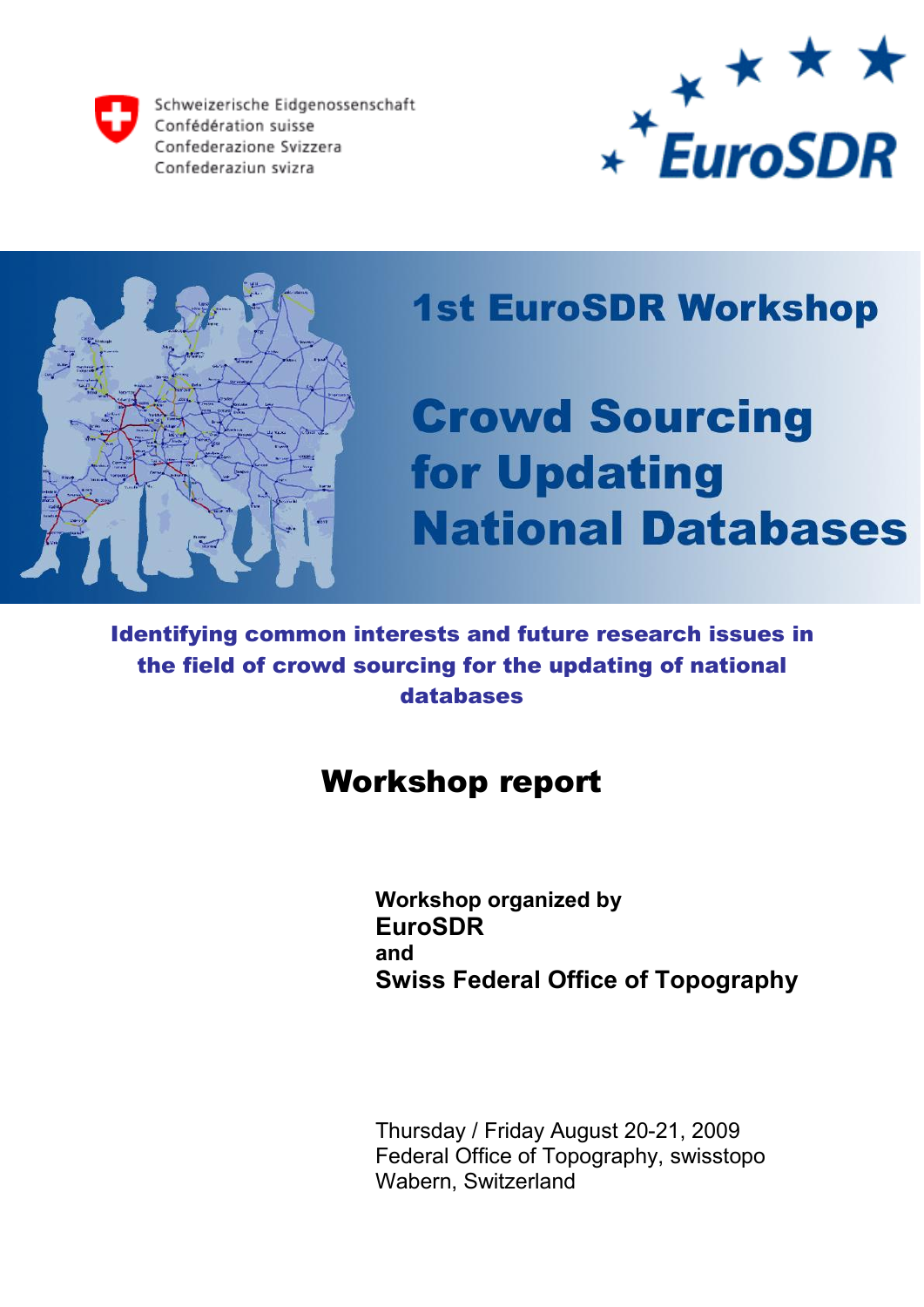

## **Workshop Report: Crowd Sourcing for the Updating of National Databases**

This document is the report of the 1<sup>st</sup> EuroSDR Workshop on Crowd Sourcing for the Updating of National Databases, held at the Federal Office of Topography (swisstopo), Wabern, Switzerland on 20-21 August 2009.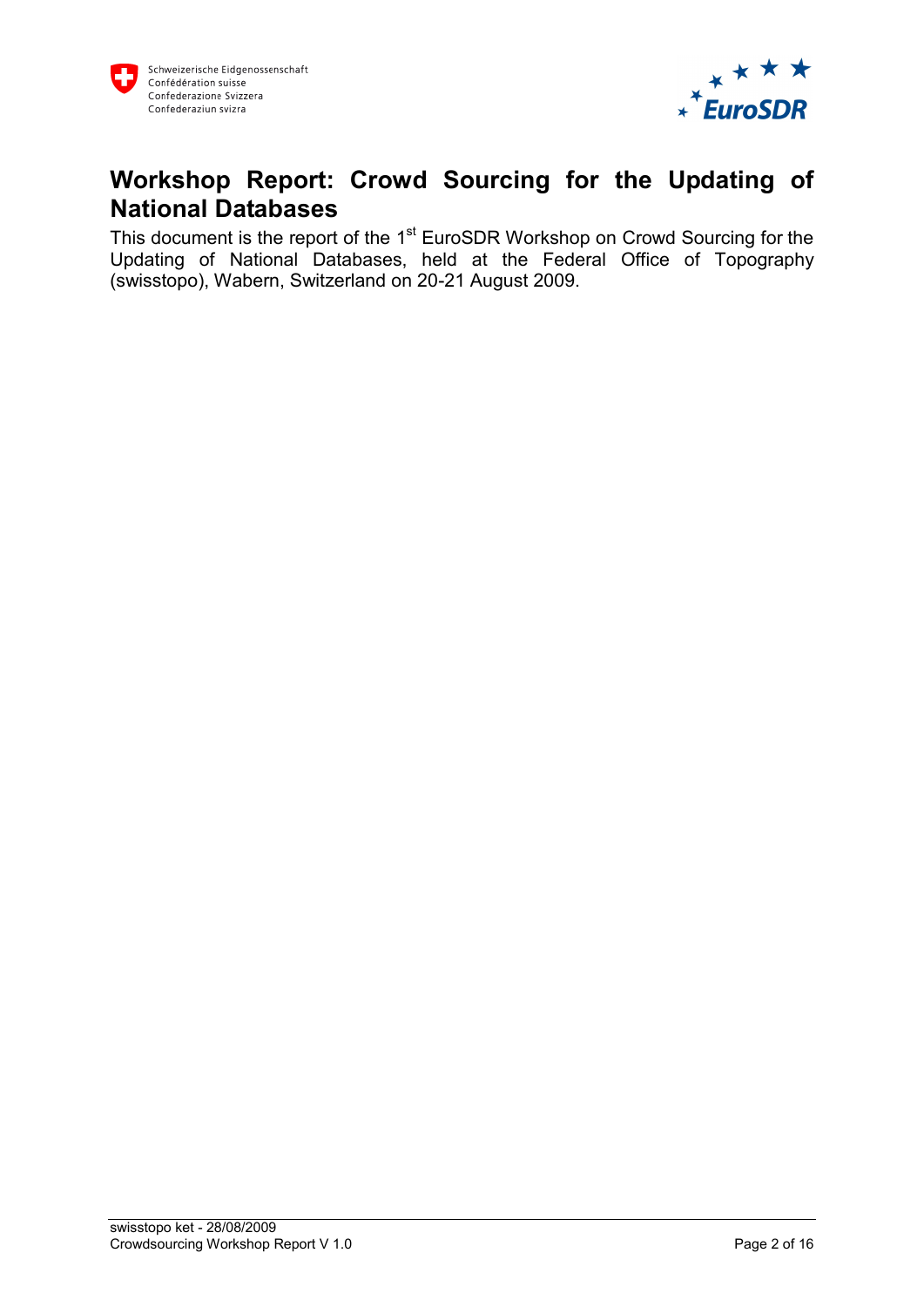



## **Workshop Information**

Title: 1<sup>st</sup> EuroSDR Workshop on Crowd Sourcing for Updating National Databases Date: Thursday 20<sup>th</sup> and Friday 21<sup>st</sup> August 2009 Venue: Swiss Federal Office of Topography (swisstopo), Wabern, Switzerland

#### *Goals*

The workshop, organized by EuroSDR and the Swiss Federal Office of Topography swisstopo, dealt with the use of Web 2.0 technologies and communities for the mutual use of user generated content in the framework of national databases. Current applications and data management processes were reviewed and experiences and expectations, as well as current limitations and challenges, discussed.

#### *Topics*

- · Web 2.0 technologies and communities
- · User acceptance
- · Data management
- · Quality issues
- · Legal tasks
- · Advantages and Challenges for National Mapping and Cadastral Agencies

On day one of the workshop participants from the private sector, universities and government gave presentations on current projects and the state of the art. On day two common themes and future research needs were explored.

#### *Workshop homepage*

Information and further details can be obtained from the workshop homepage at <http://www.swisstopo.ch/> and

[http://www.eurosdr.net/workshops/crowdsourcing\\_2009/index.htm](http://www.eurosdr.net/workshops/crowdsourcing_2009/index.htm)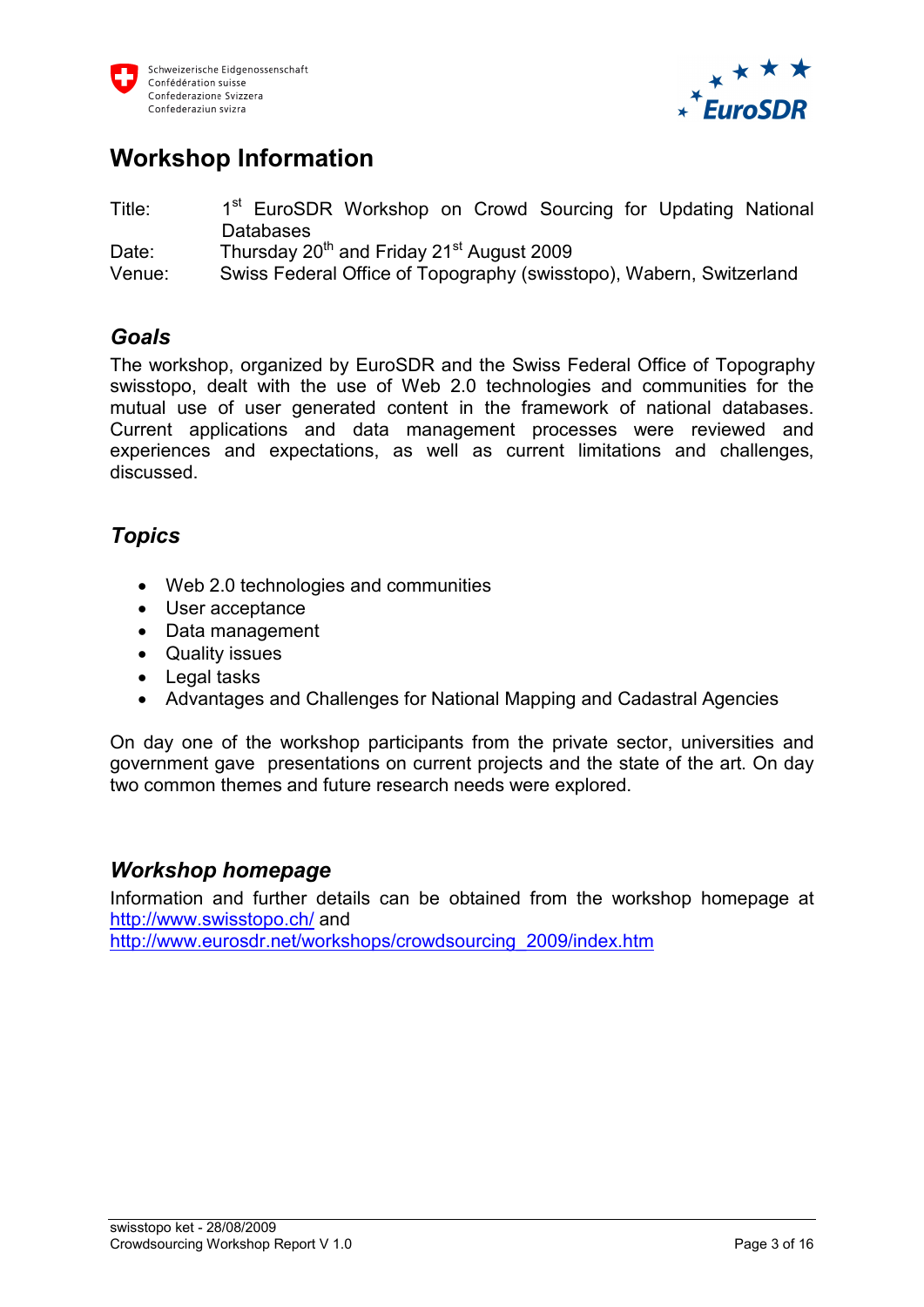



## **Report**

The Workshop was held at the Swiss Federal Office of Topography (swisstopo), Wabern, Switzerland, Thursday 20<sup>th</sup> and Friday 21<sup>st</sup> August 2009.

- · Welcome and Introduction
- · Presentations I
- · Presentations II
- · Summary of day one
- · Break-out sessions and presentations
- · Conclusions
- · Next steps

#### *Introduction*

39 delegates from the United Kingdom, Sweden, Belgium, Germany, The Netherlands, Spain, France and Switzerland attended the Workshop "Crowd Sourcing for Updating National Databases" on 20-21 August 2009 in Wabern, Switzerland. The Workshop was organized by EuroSDR Commission III and the Swiss Federal Office of Topography (swisstopo).

The Workshop was opened by *André Streilein*, Chair of EuroSDR Commission III, who welcomed the delegates to the Swiss Federal Office of Topography (swisstopo). He high-lighted the motivation and goals of this first workshop by identifying common interests and future research issues in the field of crowd sourcing for updating national databases. The use of Web 2.0 technologies and communities for the mutual use of user generated content in the framework of national databases is definitively an issue of importance for all national mapping agencies and map providers.

#### *Presentations I*

The first session of presentation was opened by *Jantien Stoter* from ITC Enschede, TU Delft and Kadaster, The Netherlands, with a presentation entitled "Crowd sourcing for updating national databases in The Netherlands". She illustrated the present crowd sourcing activities in The Netherlands by three examples. The introduction of Web 2.0 technologies by the Netherland's Kadaster and the Municipality of Rotterdam is currently under discussion but is hampered mainly by fears regarding quality, reliability and licensing issues. However in the provinces some Web 2.0 like applications help to gather specific geo-located information, for instance, for bird counting or damage reporting. The main problems are identified as reliability and commercial licensing.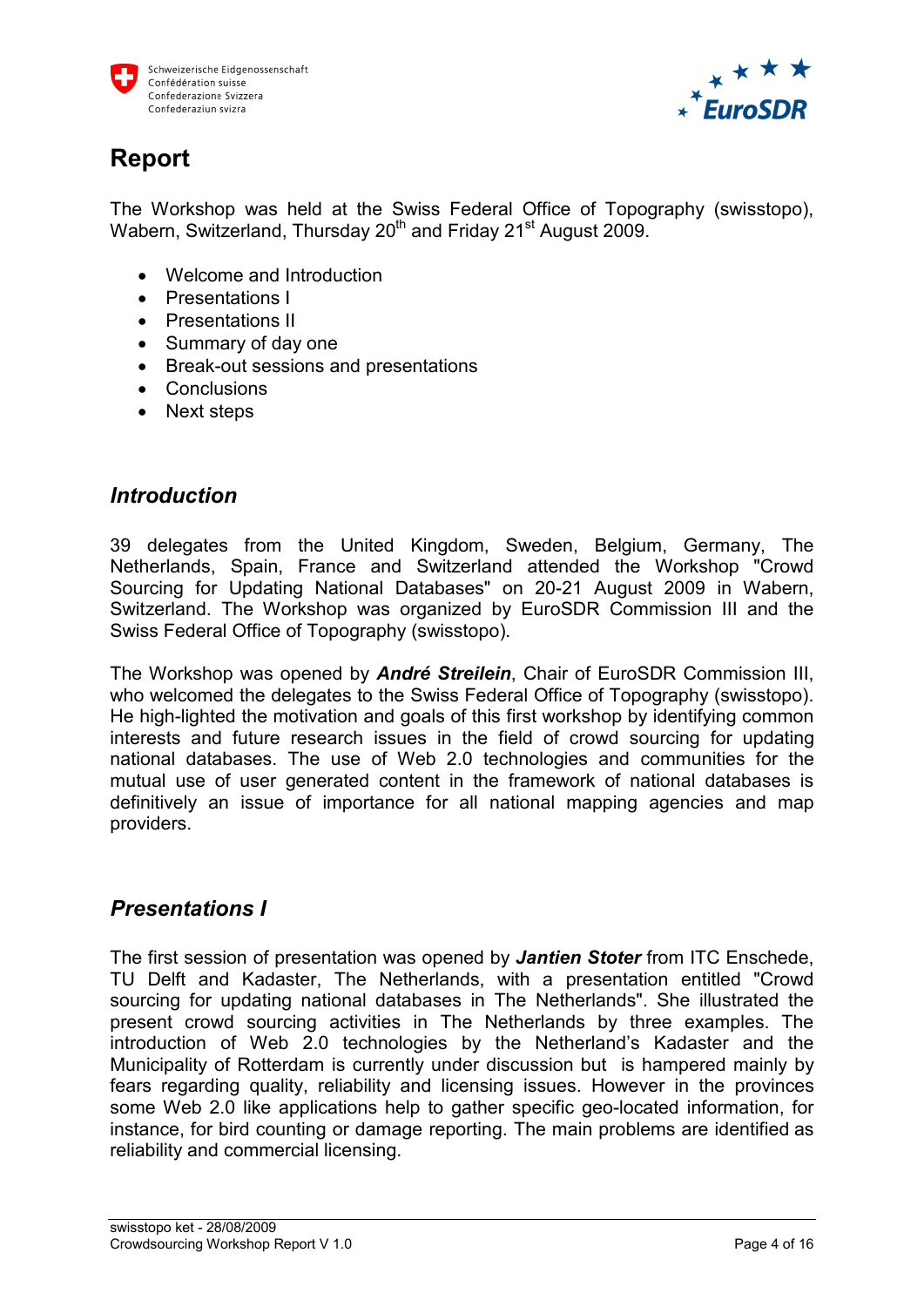



*Malcom Havercroft*, Head of Operations from Ordnance Survey Great Britain, presented in his talk "Crowd-sourcing – some experiences and thoughts", recent research and projects in Great Britain. First, he described crowd sourcing applications in the broadest sense, where vernacular geographical place names are harvested in the web. He then focused on the Ordnance Survey "Explore" portal, where the outdoor community can contribute with, and ask for, hiking routes in the UK [\(http://explore.ordnancesurvey.co.uk/\)](http://explore.ordnancesurvey.co.uk/). The presentation was summarized with a graph, showing the main interacting/dependant variables of a crowdsourcing process: data volume, sourced data value, solution technology, economic aspects and level of accreditation system. Malcom Havercroft identified the main tasks to proceed as identifying the crowd, specification of the data looked for, accreditation aspects, technology and business model.

Geotagged photos in Web 2.0 sharing sites was the topic of the talk of *Vyron Antoniou*, University College of London, UK, "Do photo sharing websites represent a sufficient database to aid in national map updating or change detection?". In his PhD work he assessed the spatial dimension of the geotagged photos phenomenon in the UK by examining the popular Web 2.0, photo-sharing websites of Flickr, Panoramio, Picasa Web and Geograph. He suggested that such Web sources can be categorized into spatially implicit and spatially explicit ones. Spatially explicit applications urge their users to interact directly with spatial features while at the same time encourage the content to be distributed. In contrast spatially implicit Web applications are more social-oriented and do not focus on the spatial element. He showed, that the covered area is as expected dominated by tourist sites and has, on a countrywide perspective, gaps. Spatially implicit applications such as Flickr, Picasa Web and Panoramio end up with a huge amount of data but poor spatial coverage whereas spatially explicit sources such as Geograph provide acceptable coverage with moderate data volumes.

*Jean-Christophe Guélat*, swisstopo, Switzerland, presented in his talk "Integration of user generated content into national databases" the actual and planned revision workflow web tool of the Swiss Federal Office of Topography. The present revision workflow is a one way approach from revision notifications of users, analysed by a centralised revision dispatcher and distributed to the different production processes of swisstopo. The future developments will include vector and GPS attachments and an exchange with, and accreditation of, the data user.

#### *Presentations II*

The second session started with the presentation of the OpenAdresses project by *Hans-Jörg Stark*, University of Applied Sciences Northwestern Switzerland "An OpenGeodata Project: OpenAddresses". OpenAdresses [\(www.openaddresses.ch\)](http://www.openaddresses.ch/) is a project to collect geo-located addresses and linked attributes within a web interface by crowdsourcing. The project started in north-western Switzerland but has already expanded to some sites in Austria. Official geo-located address datasets already exist in Switzerland, but it is expensive and difficult to access. Crowdsourced or user generated datasets are free for the community and may be tailored to specific users needs.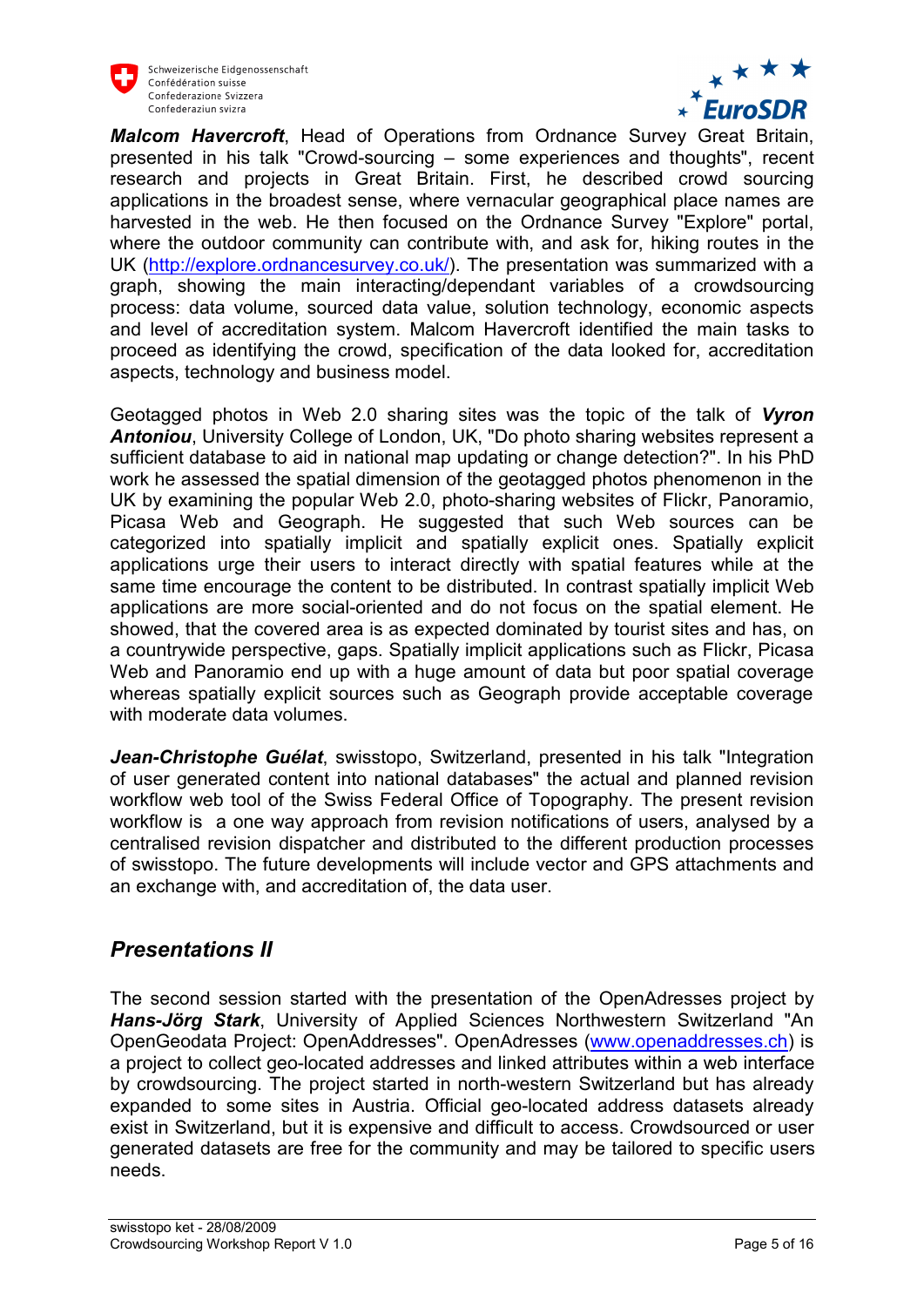



*Ross Purves*, University of Zürich, Switzerland tackled in his talk about "Using crowd sourcing to explore the semantics of place" the paradigm between the crisp, well defined location of places in official datasets (e.g. addresses, districts, borders, etc.) and the sometimes fuzzy or vague human perspectives of "places". His research on exploring how people describe place is methodologically based on the analysis of tagged, geo-located information in databases. This approach is probably not "crowdsourcing" in the narrow sense, but does rely on user generated data.

*François Golay*, EPFL, Switzerland, pointed out some aspects of "The Cognitive and Social Stakes of Crowd Sourcing". First he presented a short typology of data collaboration dynamics from coexistence to fusion. A typology of data production approaches may be separated into "traditional production", "autoproduction", "crowdsourcing" and "coproduction". Each of the approaches has his own difficulties and advantages. With a focus on crowdsourcing, Golay further discussed aspects of the socio-cognitive appropriation mechanisms of collaborative data production and pointed out the consequences for practice.

*Jean-Marc Viglino*, IGN, France "Handling partner's feedbacks through the web" explained the needs of IGN France for a partnership with institutional partners and the public for updating geo-datasets in time and with low costs. The Ripart ("site de *r*emontée d'*i*nformation *p*artagée") feedback website of IGN [\(ripart.ign.](http://www.rat.ign/)fr) is one element of their programme for collecting user generated content. Viglino outlined some further aspects of the motivation and expectations of contributing crowds.

*Nicolas Schmidt*, a PhD student of HSR, Switzerland "QA of Crowdsourced Geographic Content" presented working ideas and had some questions to the audience in his talk. He highlighted the trust and quality aspects of some crowdsourcing methods.

#### *Summary of day one*

In his summary , André Streilein expressed his thanks to the contributing participants for giving such an insight and overview of the aspects of crowdsourcing. The presentations had shown, that national mapping agencies have a distinct need to include user generated information into their update process of their GIS data sets and maps. An active scientific community exists in this field. Some research is in progress but the coordination and focus needs to be strengthened.

A consultative poll revealed the interest of the audience in two main topics for the next day break-out sessions. A first group wanted to discuss interaction aspects with the crowd, whereas a second group was interested more in quality aspects.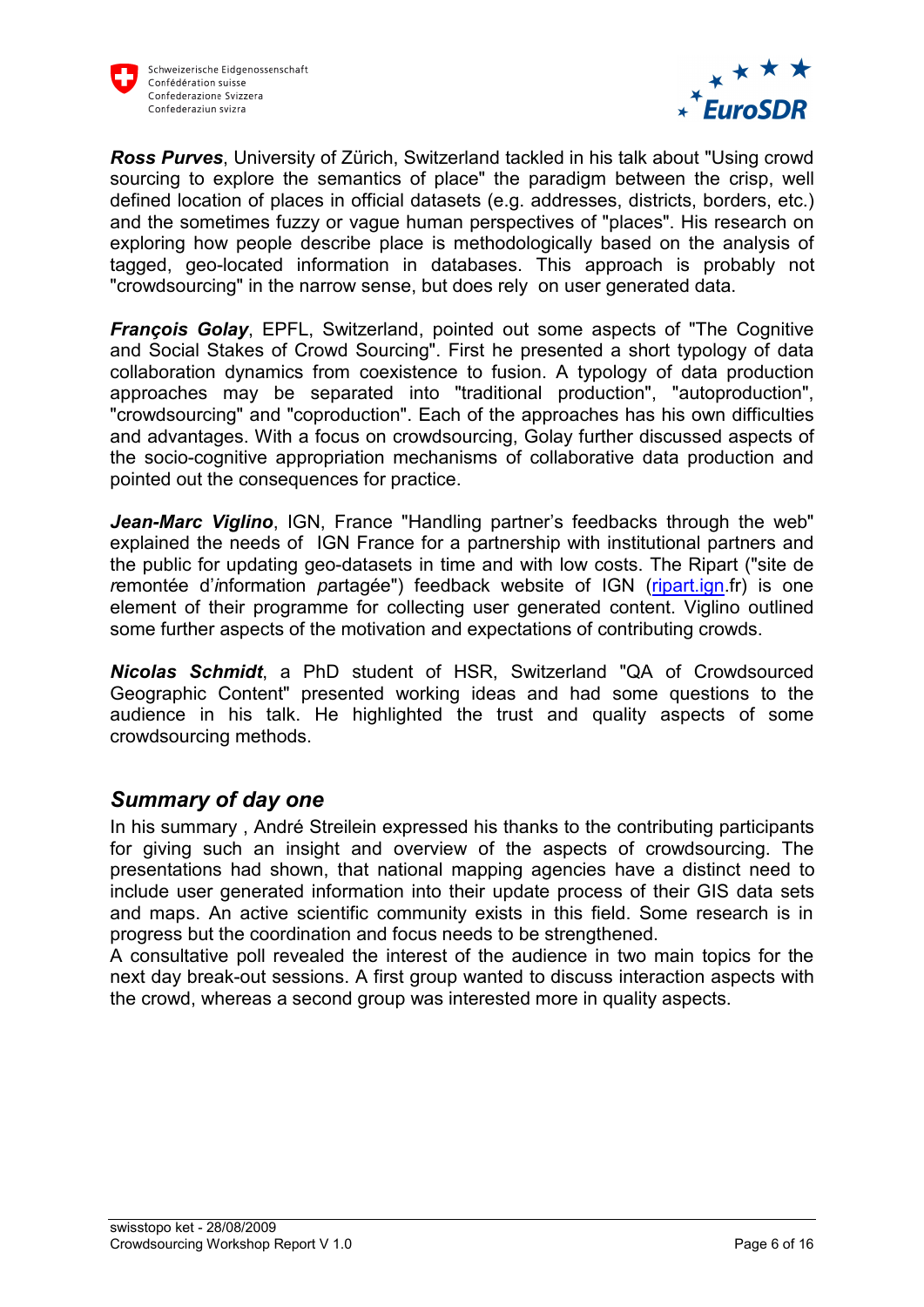



#### *Break-out sessions and presentations*

After the summary of day one, the participants had discussions in break-out groups on the selected topics: "Interacting with the crowd", "Stakes of user generated contents (UGC) and quality management" and "Quality aspects of crowdsourcing". The moderated discussions in the groups were intensive and gave the participants an opportunity to bring in personal experiences, questions and conclusions. Afterwards the outcomes of the break-out sessions were presented by the moderators and discussed in the plenum.

#### *Group 1*

Break-out group one (moderator Christian Heipke, University of Hannover Germany), discussed different aspects of "**Interacting with the crowd**". The group agreed that it is a fact that there is a lot of information out in the crowds, which is worth looking at and potentially harvesting. How to identify fruitful crowds for mapping agencies and how to interact raise open questions which need more clarification and even definition. First the term "crowd sourcing" is understood as interaction with the community and not as a data mining approach on the web. The Web 2.0 is, in addition, not equal to crowd sourcing. Break-out group one identified several types of (mapping) crowds according to the effort they spend for collecting data and to the potential value (see Fig. 1).



#### *The identified crowds for*

- · **The "groupies"**: These are small groups of map (or any geodata) lovers which produce trustable and very valuable data of great value. The motivation is given by the public or the community specific acknowledgment and recognition. It is a key issue to get the groupies organized in community forums.
- · **The "casual users"**: Casual users are often identified as hikers, bikers, mountaineers etc. This group partly overlaps with the groupies but are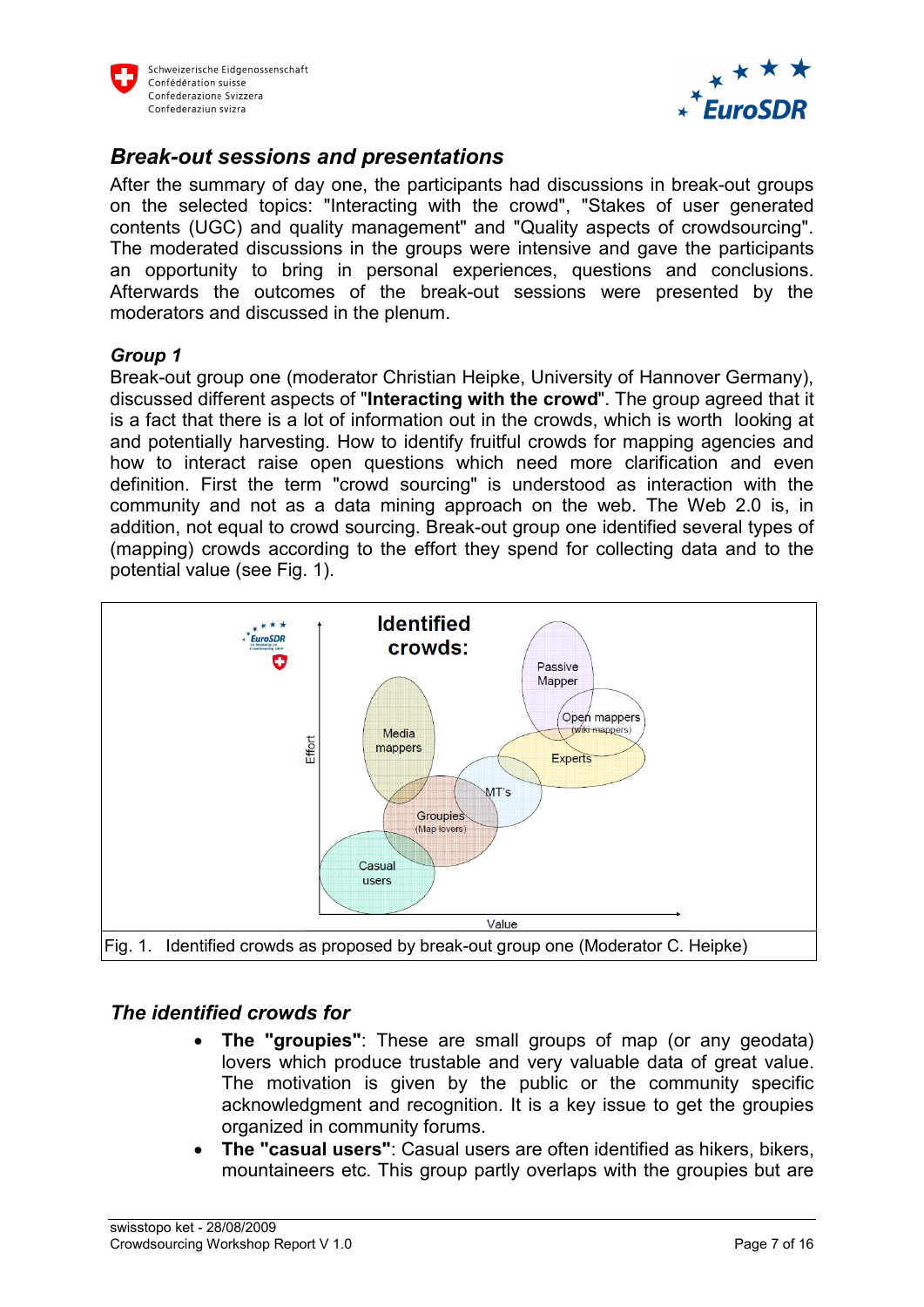



distinguished by a lesser effort and therefore less valuable data production. They contribute occasionally. Moderated community platforms are necessary to group the casual users in communities of critical mass.

- · **The "experts"**: Experts are active people and leading map experts in organisations like mountain rescue, fire brigades, civil protection, traffic guides, etc. They are motivated by the feeling that they may make their own life easier, they can contribute with very valuable and trustable information. But the experts have to be identified by, and committed to, the mapping agencies with (financial) agreements.
- · **The "media mappers"**: Media mappers are potentially large groups, activated sporadically by regional up to international media campaigns (television, radio, internet forums, print media, etc.). These are mostly once-off mappers specially motivated by competitions, mapping parties, etc. The contributions are limited in time and extent and a big initial effort for initiation of campaigns is needed. Over the long-term it would be advisable for the mapping agencies to work to migrate the "media mappers" to "casual mappers" or even "groupies".
- · **The "open mappers"**: The open mappers are small groups which spend a lot of time to contribute very valuable and large information to open source data sets or data systems (OpenStreetMap, MapShare, Google MapMaker, etc.). They are motivated by contributing (and using) good public data. The enhancement and simplification of the associated Open Source mapping tools will help to grow the "open mappers" groups.
- · **The "passive mappers"**: Mobile phones which incorporate GPS positioning are a prime example of the new technologies that enable the passive collection of information about position, time and speed of individuals. The use of this information is restricted by law and / or acceptance of the individuals. The utilisation of such resources for mapping agencies is unclear and needs interpretation and intersection with existing data sets. The potential crowd is certainly very large. In specific cases an overlap to open mappers exists (for example mapped waypoints of GPS devices).
- · **The "mechanical turks"**: The Amazon Mechanical Turk is a crowd sourcing marketplace and service where human beings can contribute to posed tasks for a monetary payment. The motivation of this medium sized group is money. They can be used to gather needed data for mapping agencies, but the delivered data would need careful checking.

Identification of the ideal crowds is one matter. However, to achieve a fruitful interaction with the crowds opens up further research questions on a technological and social level. Further research on quality issues such as completeness, trust, interpretability etc. of crowd sourced data as well as on data integration is needed.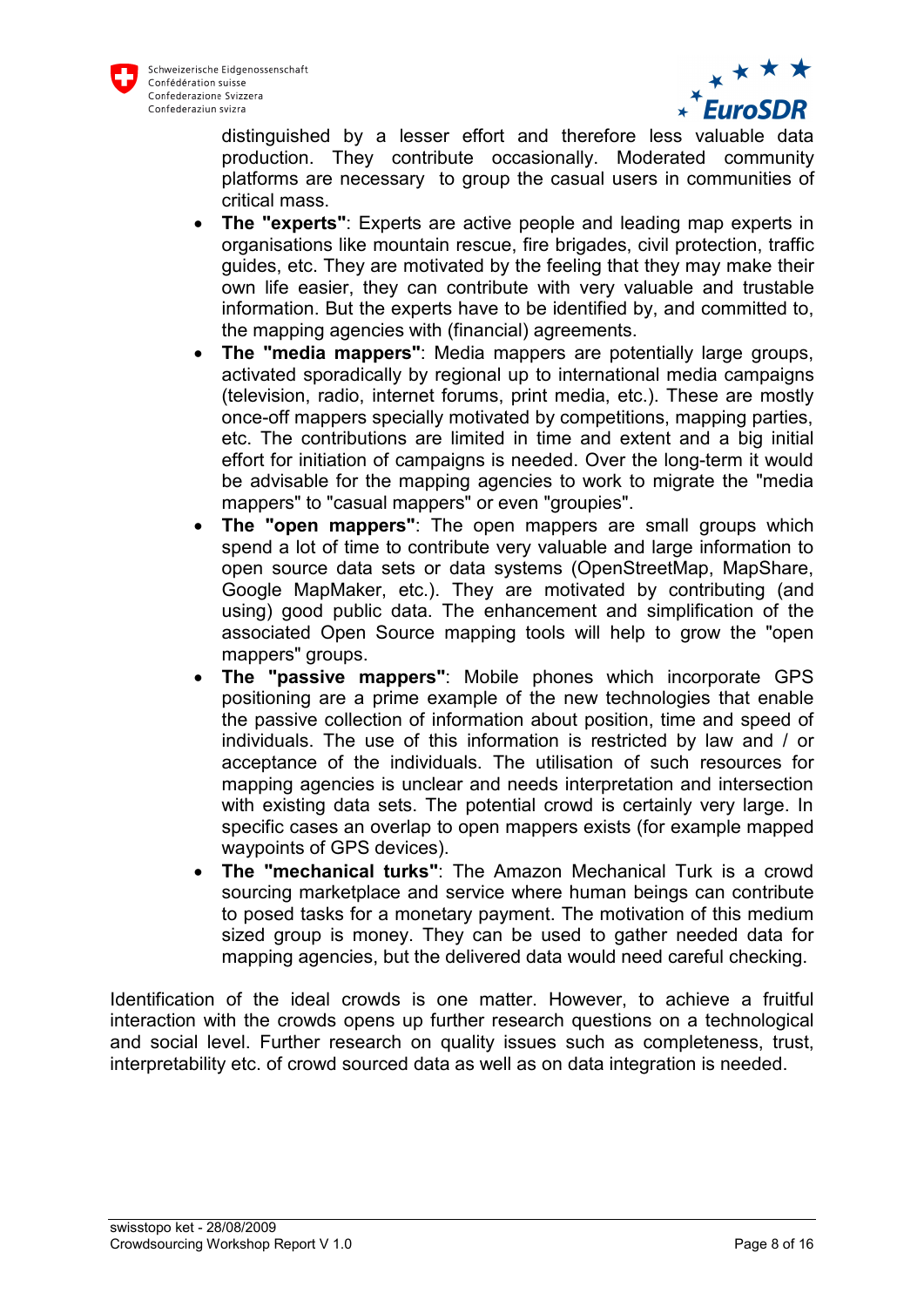



#### *Group 2*

The second break-out group, moderated by F. Golay, EPFL Switzerland, was discussing the main "**Stakes of user generated contents (UGC) and quality management**". They came up with a flowchart of the mapping agency to crowd interactions (Fig. 2). The need to offer an optimised data model to the crowd, a better internal workflow adaptation to included crowd sourced data and shorter consolidation and updating time intervals were identified as elements of high priority on the side of the mapping agencies. Involvement of excellent crowd members (super-users), effective tools and interfaces and finding the trade-off between prescribed (top-down) and emerging (bottom-up) data models improves the quality and added value of user generated contents. Fostering synergies between the mapping agencies and the crowd or other communities like OpenStreetMap help to build trust in the data in the crowds and in the interactions. Open communication and discussions of legal aspects helps to find acceptable agreements between the crowds and the mapping agencies.



#### *Group 3*

The third break-out group, moderated by Mike Jackson, Centre for Geospatial Science, University of Nottingham, UK, focussed on the "**quality aspects of crowd sourcing**". Quality is seen as "fitness for purpose". Quality of crowd sourced data has multiple dimensions such as absolute and relative geometric accuracy, up-todateness or currency, topological correctness, the accuracy of the metadata, the legal aspects and the validation stamp by the officials (in case of national mapping agencies). The assessment of quality also needs to address the more fuzzy spatial concepts such as expressions like "the midlands", "the north", etc. The perceived quality of crowd sourced data is not solely a matter of the measurement of physical parameters.. Trusting in data is an additional dimension. Trusting in data is also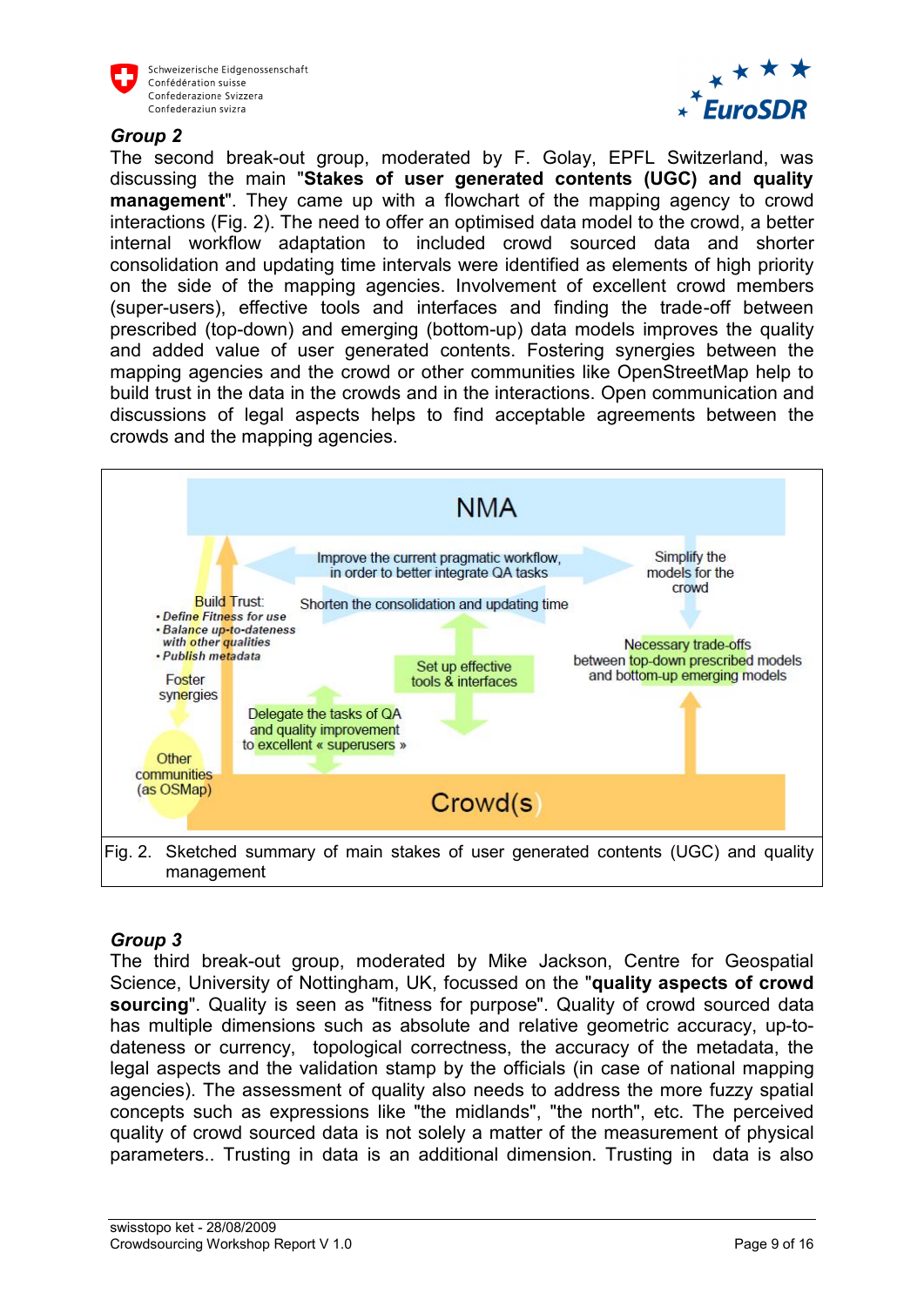



influenced by marketing elements, brand, origin ("national mapping agencies are reliable"), type of information ('we always trust in photos').

Measuring the quality of crowd sourced data is context dependent – it ideally requires a knowledge of the intended purpose that it is to be used for and the market needs. A changing market may drive the need for different quality levels:

· Low cost crowd sourced location data for specific "high-usage" areas where relative rather than absolute position is important but which also incorporates rich complementary information (metadata) which is frequently (even constantly) up-dated and validated (by officials such as mapping agencies). Expensive data for a seamless coverage of an entire country.



The Break-out group suggested that national mapping agencies should follow such a direction of dual databases, well linked, which may converge in the future. The development and growth will certainly raise awareness of the usability of the data and therefore enable trust to be a developed in the context of usage.

#### *Conclusions*

The findings of the three break-out groups were discussed in plenary in a spirited and constructive discussion. André Streilein summarised the expressed needs for a strong collaboration of the mapping agencies and the research communities in the field of user generated content, which is identified as an important and valuable input in map or geodata updating procedures, content generation and interaction with the users. There is a lack on experiences, knowledge on interaction schemes, on techniques, on legal aspects, on production process integration aspects. etc. The dialogue between crowds and mapping agencies is in most cases not established or on a very basic level. How to establish, support and motivate a community to achieve tailored user generated content is seen as one main field of investigation.

The audience agreed, that research, exchange of facts and figures as well as further workshops on crowd sourcing for national mapping agencies would be welcome and even necessary.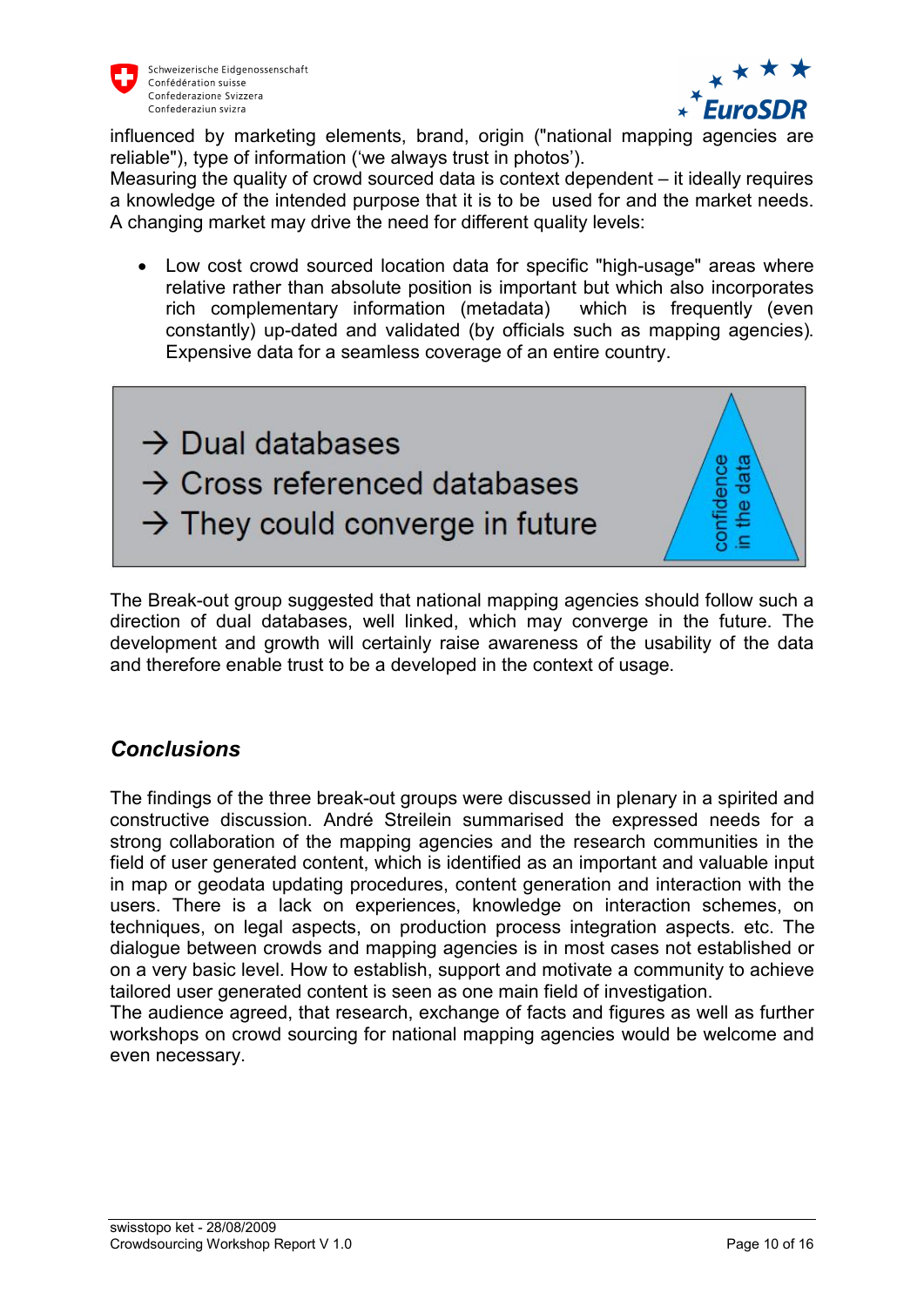



#### *Next steps*

In order to pave the way for further activities on the topics of crowd sourcing, the organising committee has subsequently asked the attendees of the workshop the following questions by email:

- 1. Does your organisation have research and development projects, which are finished, ongoing or planned, with respect to the issues of the workshop? a. If yes, what are the topics of these projects?
- 2. Is your organisation willing to actively collaborate in a small group, which investigates into the following topics:
	- a. How to collaborate with the crowd?
	- b. How to assure quality and reliability of the data collected?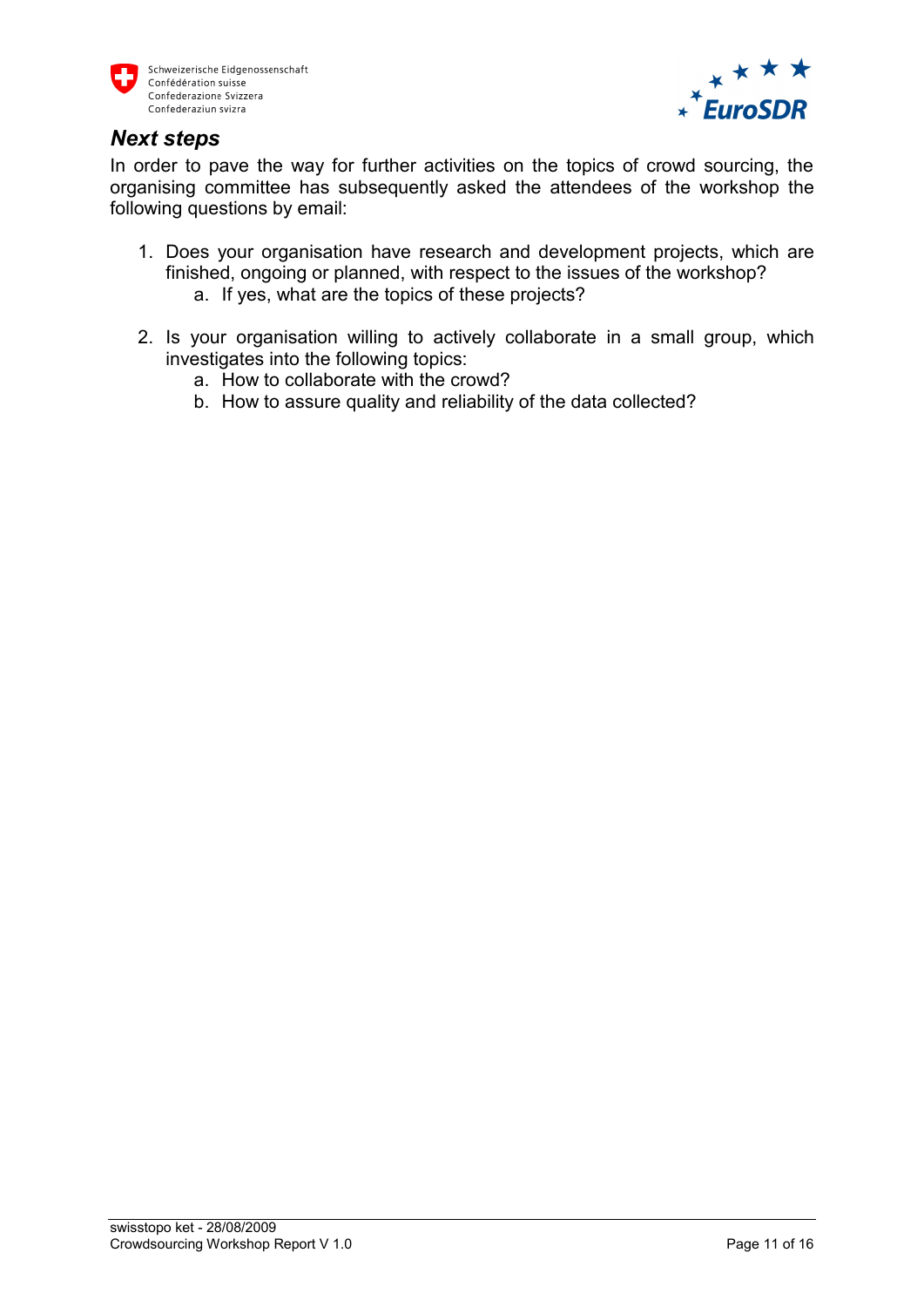





| Thursday, 20th August 2009                                                                                                                                           | Friday, 21st August 2009                                                                                                                                                                                                                                                                                                              |
|----------------------------------------------------------------------------------------------------------------------------------------------------------------------|---------------------------------------------------------------------------------------------------------------------------------------------------------------------------------------------------------------------------------------------------------------------------------------------------------------------------------------|
| 13:30 Welcome<br>13:40 Presentations (Part I)<br>15:00 Coffee Break<br>15:30 Presentations (Part II)<br>16.50 Summary of the day<br>17:20 End<br><b>19:45 Dinner</b> | Introduction to the break-out<br>8:30<br>sessions<br>Break-out session I, II and III<br>8:40<br><b>Coffee Break</b><br>10:00<br>10:30<br><b>Plenary presentations of</b><br>break-out sessions I - III<br>& discussion<br><b>Conclusion from the workshop</b><br>11:30<br>sessions and future steps<br><b>End of Meeting</b><br>12:00 |

|                                | <b>Presentations (Part I)</b>                                                                                              | Thursday, 20th August 2009                                    |
|--------------------------------|----------------------------------------------------------------------------------------------------------------------------|---------------------------------------------------------------|
| 13:40                          | Web 2.0 technologies and Dutch<br>Cadastre                                                                                 | J. Stoter, ITC Enschede                                       |
| 14:00                          | Some OS experiences of crowd-<br>sourcing and some questions?                                                              | M. Havercroft, OS UK                                          |
| 14:20                          | photo sharing websites<br>Do<br>represent a sufficient database to<br>aid in national map updating or<br>change detection? | V. Antoniou, University College London                        |
| 14:40                          | Integration of user generated<br>content into national databases                                                           | J.-Chr. Guélat, swisstopo, CH                                 |
| <b>Presentations (Part II)</b> |                                                                                                                            | Thursday, 20th August 2009                                    |
| 15:30                          | OpenAddresses.ch<br>An<br>OpenGeodata project                                                                              | H.-J. Stark, University of Applied Sciences NW<br>Switzerland |
| 15:50                          | Using crowd sourcing to explore<br>the semantics of place                                                                  | R. Purves, University of Zurich, CH                           |
| 16:10                          | The cognitive and social stakes of<br>crowd sourcing                                                                       | F. Golay / M. Noucher, EPFL Lausanne, CH                      |
| 16:30                          | Project "Echange" and<br>the<br>mapshare portal RIPart of IGN<br>France                                                    | J.-M. Viglino, IGN France                                     |
| 16:50                          | QA of Crowdsourced Geographic<br>Content                                                                                   | N. Schmidt, Univ. of appl. Techn. Sciences,<br>Rapperswil, CH |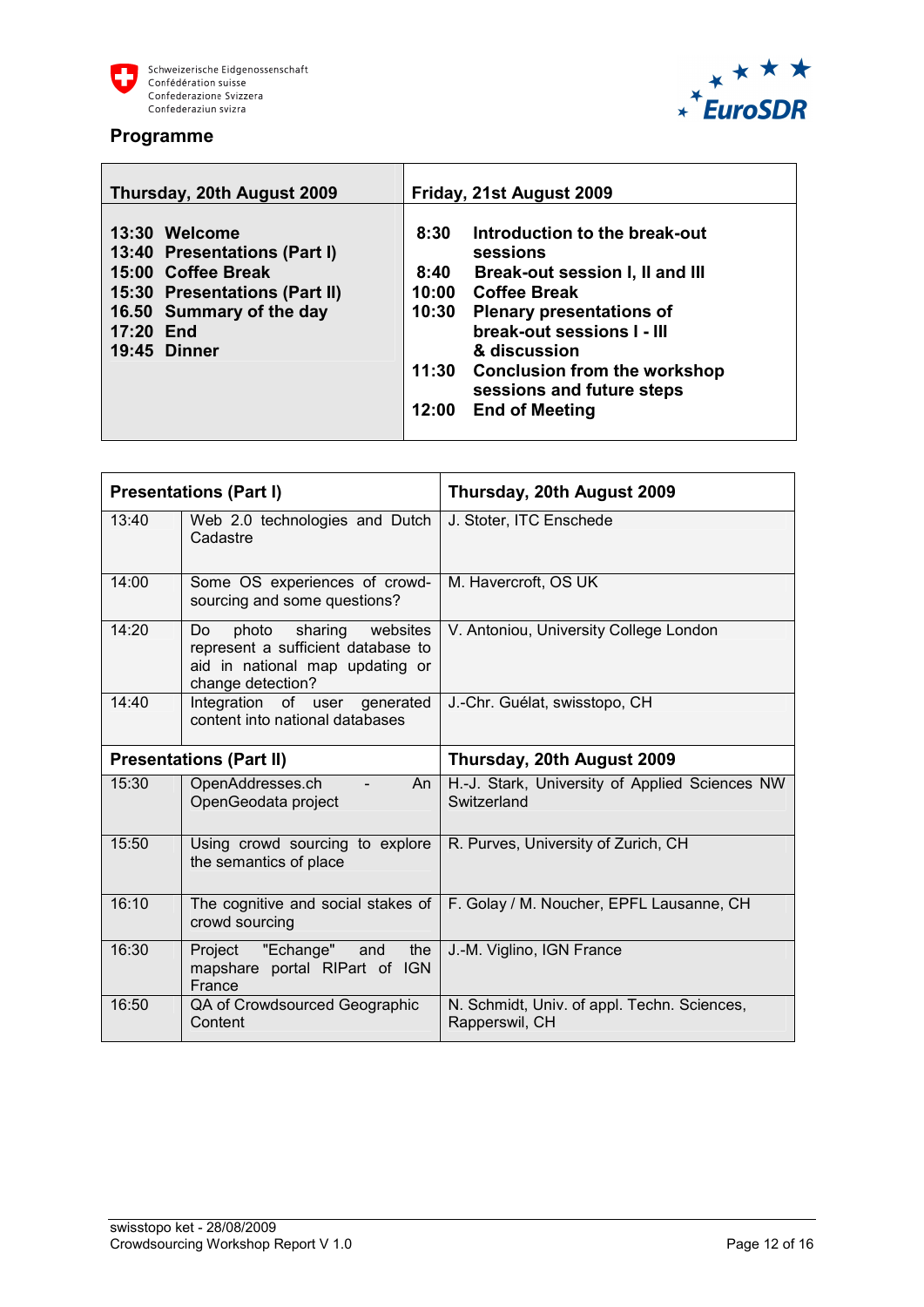



| <b>Break-out sessions</b> |                                 | Friday, 21st August 2009                                                 |
|---------------------------|---------------------------------|--------------------------------------------------------------------------|
| Session 1                 | Interacting with the crowd      | by: Ch. Heipke,<br><b>University</b><br>Moderated<br>of<br>Hannover, D   |
| Session 2                 | Quality aspects of CS (group 1) | Moderated by: F. Golay, EPFL, CH                                         |
| Session 3                 | Quality aspects of CS (group 2) | Moderated<br>Jackson,<br>University<br>0f<br>M.<br>by:<br>Nottingham, UK |

## **Hosting group**

Federal Office of Topography - swisstopo Seftigenstrasse 264 P.O. Box 3084 Wabern [info@swisstopo.ch](mailto:info@swisstopo.ch)

#### *André Streilein, Jesko Schaper, Tobias Kellenberger, Thomas Koenig, Jean-Christophe Guélat*

The Federal Office of Topography (official name) is the Swiss National Mapping Agency since 1838. Swisstopo has about 300 employees. In the function of the Federal Geo-Information centre swisstopo produces high-quality spatial reference data and products derived thereof. It coordinates the activities for federal basis geodata and promotes their broad application. Swisstopo guarantees to provide data and fundamental bases for a monitoring of the spatial development in Switzerland.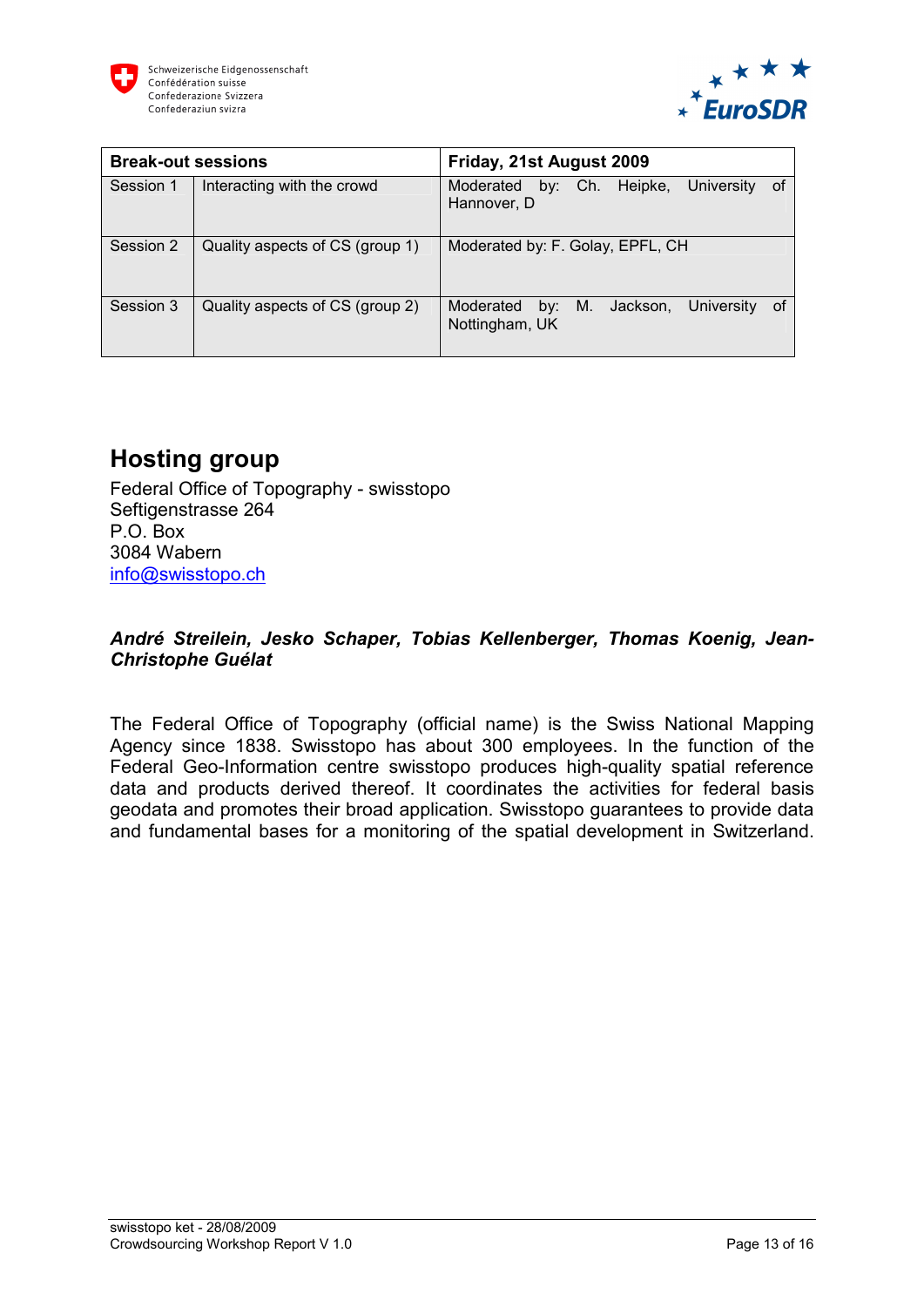



#### List of participants

| Last name      | <b>First Name</b> | <b>Affiliation</b>                                                                | Country   |
|----------------|-------------------|-----------------------------------------------------------------------------------|-----------|
| Antoniou       | Vyron             | Dept. Civil, Environmental & Geomatic Engineering,<br>University College London   | UK        |
| Baumgartner    | Michael           | MFB-Geoconsulting                                                                 | CН        |
| <b>Buogo</b>   | Alain             | Federal Office of Topography, swisstopo                                           | CН        |
| Dräyer Relling | Susanne           | Federal Office of Topography, swisstopo                                           | CН        |
| Ertz           | Olivier           | Haute Ecole d'Ingénierie et de Gestion du Canton de<br>Vaud (HEIG-VD)             | <b>CH</b> |
| Feurer         | Christine         | Federal Office of Topography, swisstopo                                           | CН        |
| Flandroit      | Dominique         | Coordination Web, Institut géographique national de la<br><b>Belgique</b>         | B         |
| Freyre         | Jérôme            | Haute Ecole d'Ingénierie et de Gestion du Canton de<br>Vaud (HEIG-VD)             | <b>CH</b> |
| Gleerup        | Andrea            | Lantmäteriet, division Informationsförsörjning                                    | S         |
| Golay          | Francois          | GIS Research Laboratory, Ecole polytechnique fédérale<br>de Lausanne (EPFL)       | <b>CH</b> |
| Gschwend       | Christian         | Department of Geography, University of Zurich - Irchel                            | CН        |
| Guélat         |                   | Jean-Christophe   Federal Office of Topography, swisstopo                         | <b>CH</b> |
| Havercroft     | Malcolm           | Data Collection & Management, Ordnance Survey UK                                  | UK        |
| Heilig         | <b>Markus</b>     | Federal Office of Topography, swisstopo                                           | CН        |
| Heipke         | Christian         | Institute of Photogrammetry and GeoInformation, Leibniz<br>University of Hannover | D         |
| Jackson        | Mike              | Science,<br>The University<br>Centre<br>for<br>Geospatial<br>0t<br>Nottingham     | UK        |
| Käuferle       | Dominik           | Federal Office of Topography, swisstopo                                           | <b>CH</b> |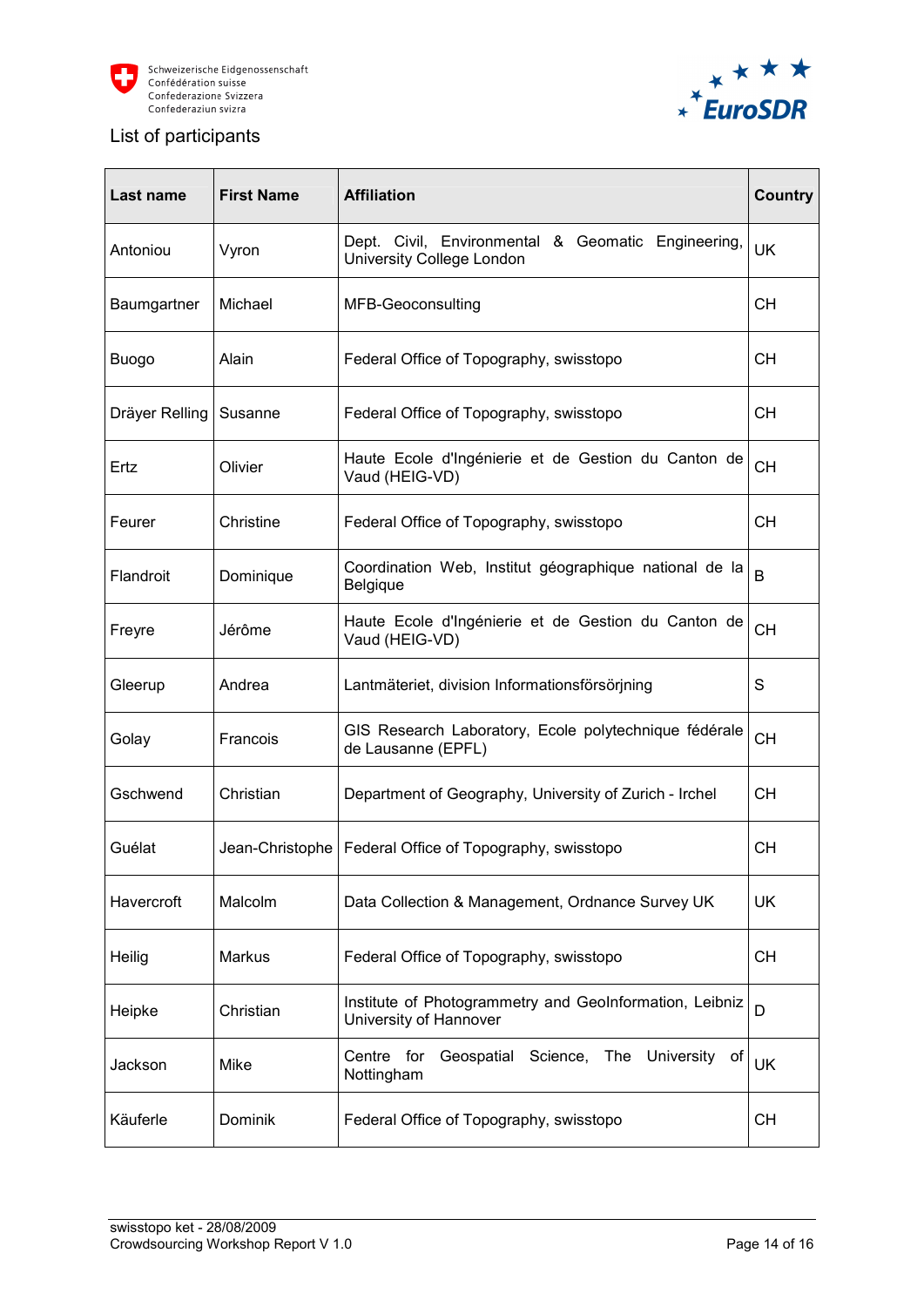



| Last name        | <b>First Name</b> | <b>Affiliation</b>                                                                                                         | <b>Country</b> |
|------------------|-------------------|----------------------------------------------------------------------------------------------------------------------------|----------------|
| Kellenberger     | <b>Tobias</b>     | Federal Office of Topography, swisstopo                                                                                    | CН             |
| Keller           | Stefan F.         | Institut for Software, HSR Technical University of Applied<br>Sciences                                                     | <b>CH</b>      |
| Kjellström       | Bengt             | Lantmäteriet, division Informationsförsörjning                                                                             | S              |
| Koenig           | Thomas            | Federal Office of Topography, swisstopo                                                                                    | CН             |
| Lanini           | Michael           | MFB-Geoconsulting                                                                                                          | CН             |
| Lechner          | Marco             | Department of Physical Geography, University of Freiburg                                                                   | D              |
| Mouton           | Jean-Pierre       | Coordination Web, Institut géographique national de la<br>Belgique                                                         | B              |
| <b>Nackaerts</b> | Kris              | VITO - Flemish Institute for Technological Research, TAP<br>- Centre for Remote Sensing and Earth Observation<br>Processes | <b>NL</b>      |
| Neun             | Moritz            | <b>ESRI Switzerland AG</b>                                                                                                 | <b>CH</b>      |
| Oesterlin        | <b>Nils</b>       | Federal Office of Topography, swisstopo                                                                                    | <b>CH</b>      |
| O'Sullivan       | Liam              | Federal Office of Topography, swisstopo                                                                                    | <b>CH</b>      |
| Philipona        | Claude            | Camptocamp SA                                                                                                              | <b>CH</b>      |
| Pla              | Maria             | Department<br>of<br>Topographic<br>Databases,<br>Institut<br>Cartogràfic de Catalunya                                      | E              |
| Purves           | Ross              | Department of Geography, University of Zurich - Irchel                                                                     | CН             |
| Rappo            | Daniel            | Haute Ecole d'Ingénierie et de Gestion du Canton de<br>Vaud (HEIG-VD)                                                      | <b>CH</b>      |
| Schaper          | Jesko             | Federal Office of Topography, swisstopo                                                                                    | <b>CH</b>      |
| Schmidt          | <b>Nicolas</b>    | Institut for Software, HSR Technical University of Applied<br>Sciences                                                     | <b>CH</b>      |
| Schrotter        | Gerhard           | GIS Competence Centre, City of Zürich                                                                                      | <b>CH</b>      |